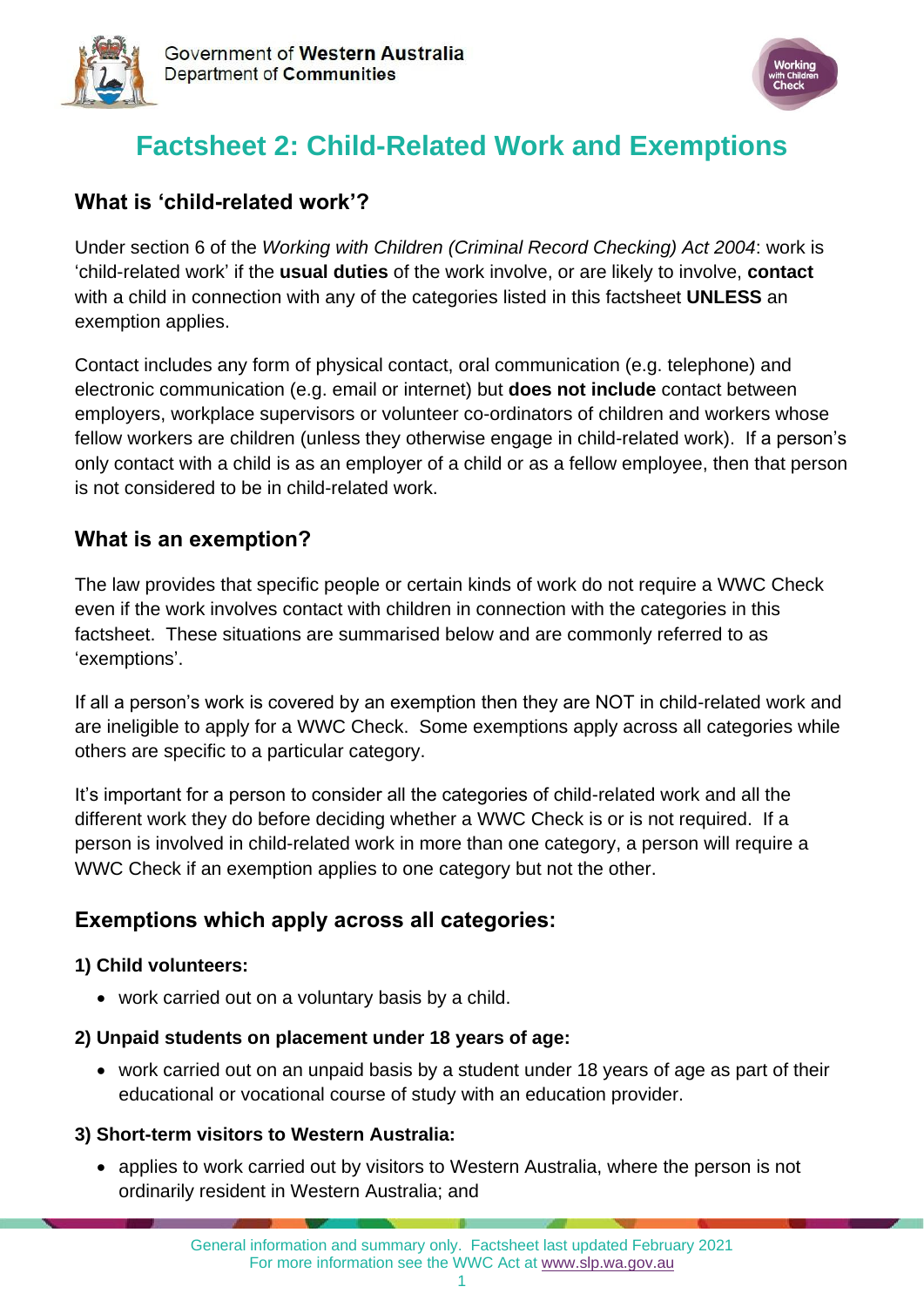- only applies during the two week period after the person arrives in Western Australia and cannot exceed a total of two weeks in any period of 12 months; and
- cannot be used in conjunction with the one-off national events and national tours exemption (below). A person cannot use both exemptions in the same 12 month period.

# **Exemptions which apply to specific categories**

### **One-off national events and national tours exemption (commenced 1/1/2014):**

- only applies to a person who is not ordinarily resident in Western Australia;
- is specifically limited to one-off national events or national tours organised by a recognised body in connection with specific categories of child-related work (applies ONLY to categories 3, 4, 5, 10, 11, 12, 14, 15, 16, 17 or 18);
- is for a non-cumulative period of 30 days within a 12 month period (the person can access the exemption once in a 12 month period whether they use 10 days or the 30 days for that one-off national event or national tour); and
- cannot be used in conjunction with the short-term visitor exemption (above). A person cannot use both exemptions in the same 12 month period.

The terms "national event" and "national tour" are defined to specifically target the exemption to those national and state organisations (recognised bodies) that organise large events or tours across the country.

A *national event* means an event taking place in Western Australia over a specific period of time:

- (a) that is organised at state, territory or national level by a recognised body for sporting, educational, religious, cultural, recreational or skill development purposes; and
- (b) in which children from more than one state, territory or country are participating.

e.g. a national Scout jamboree.

A *national tour* means a tour taking place over a specific period of time:

- (a) that is organised at state, territory or national level by a recognised body for sporting, educational, religious, cultural, recreational or skill development purposes; and
- (b) in which children from more than one state, territory or country are participating; and
- (c) that makes stops at several different venues and locations in Australia, including at least one stop in Western Australia.
- e.g. The Australian Football League (AFL) organises for the Under 18 All Australian Team to tour football clubs in Victoria, New South Wales, Queensland, South Australia, Tasmania and Western Australia. In WA the team will be playing in Perth, Geraldton and Bunbury, where the interstate coaches and volunteers travelling with them will supervise and organise coaching clinics for WA and interstate children.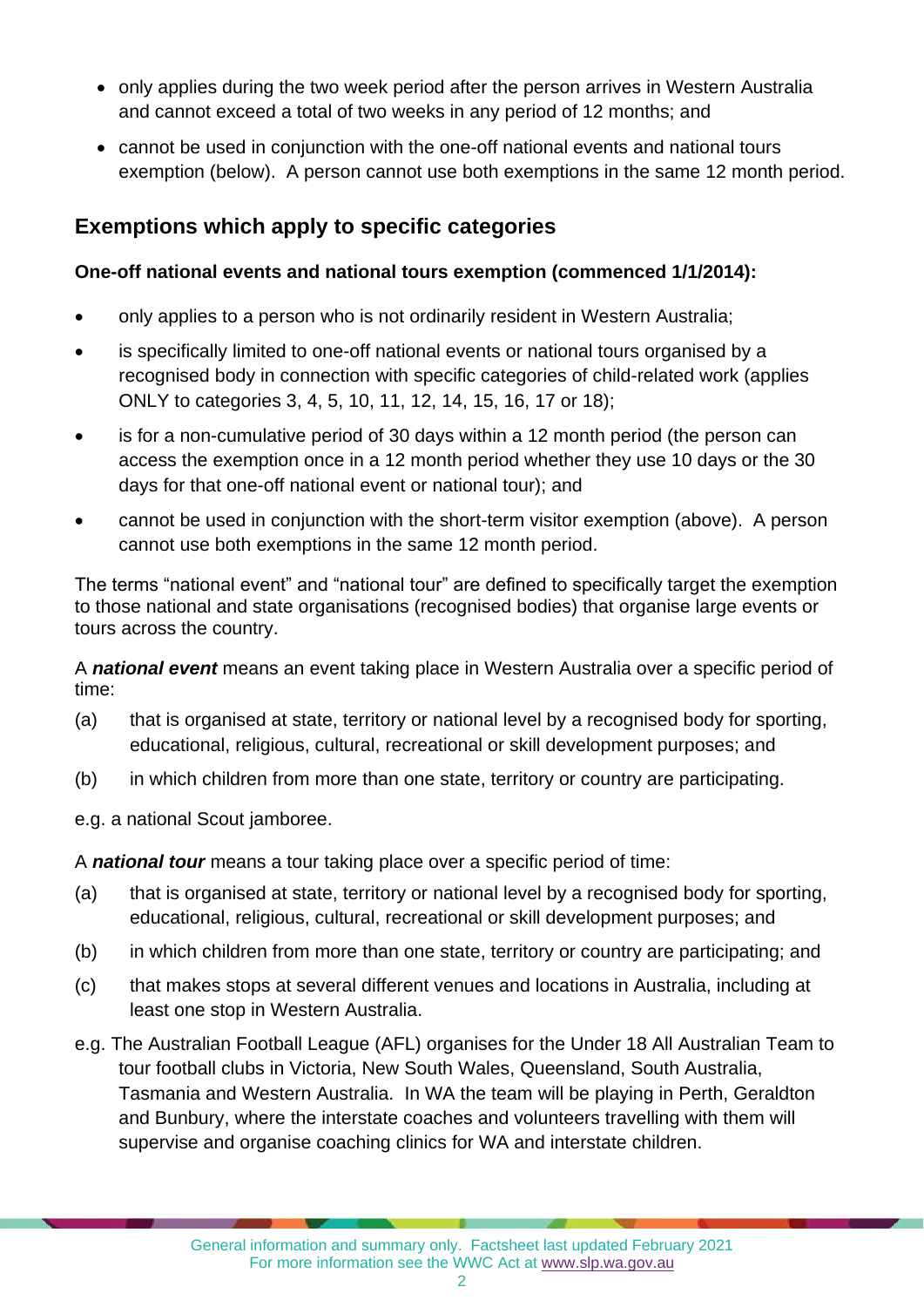# **List of categories of child-related work and exemptions**

Below is a table outlining individual categories and all the exemptions applicable to each. Please note some categories also specifically exclude certain situations from the WWC Act.

| <b>Category</b>                                                                                                                                                                                                                                                           | <b>Exemptions Specific to the</b><br><b>Category</b>                                                                                                                                                                                                                                                                                                                                                         |
|---------------------------------------------------------------------------------------------------------------------------------------------------------------------------------------------------------------------------------------------------------------------------|--------------------------------------------------------------------------------------------------------------------------------------------------------------------------------------------------------------------------------------------------------------------------------------------------------------------------------------------------------------------------------------------------------------|
| A child care service (means a child care<br>l1.<br>service as defined in the Child Care Services<br>Act 2007 s4 or an education and care<br>service as defined in the Education and Care<br>Services National Law (Western Australia)<br>$s5(1)$ ).                       | • Child volunteers (pg 1).<br>Unpaid students on placement under 18<br>$(pg 1)$ .<br><b>Short-term visitors</b> to WA (pg 2).<br>• Work carried out on a voluntary basis by a<br>parent of a child to whom the service is<br>being provided; or who is enrolled for, or<br>otherwise ordinarily is provided with, the<br>service.<br>• Police officers performing functions as a<br>member of the WA Police. |
| 2. A community kindergarten registered under<br>Part 5 of the School Education Act 1999.                                                                                                                                                                                  | • Child volunteers (pg 1).<br>Unpaid students on placement under 18<br>$(pg 1)$ .<br>• Short-term visitors to WA (pg 2).<br>• Work carried out on a voluntary basis by a<br>parent of a child who is enrolled at the<br>kindergarten.                                                                                                                                                                        |
| 3. An educational institution for children.<br>Includes any school as defined in the School<br>Education Act 1999 but does not include<br>universities recognised or established under<br>a written law or educational institutions<br>prescribed by the WWC regulations. | • Child volunteers (pg 1).<br>. Unpaid students on placement under 18<br>(pg 1).<br><b>Short-term visitors to WA (pg 2).</b><br>• Work carried out on a voluntary basis by a<br>parent of a child who is enrolled at the<br>educational institution.<br>• Police officers performing functions as a<br>member of the WA Police.<br>• One-off national events and national<br>tours $(pg 2)$ .                |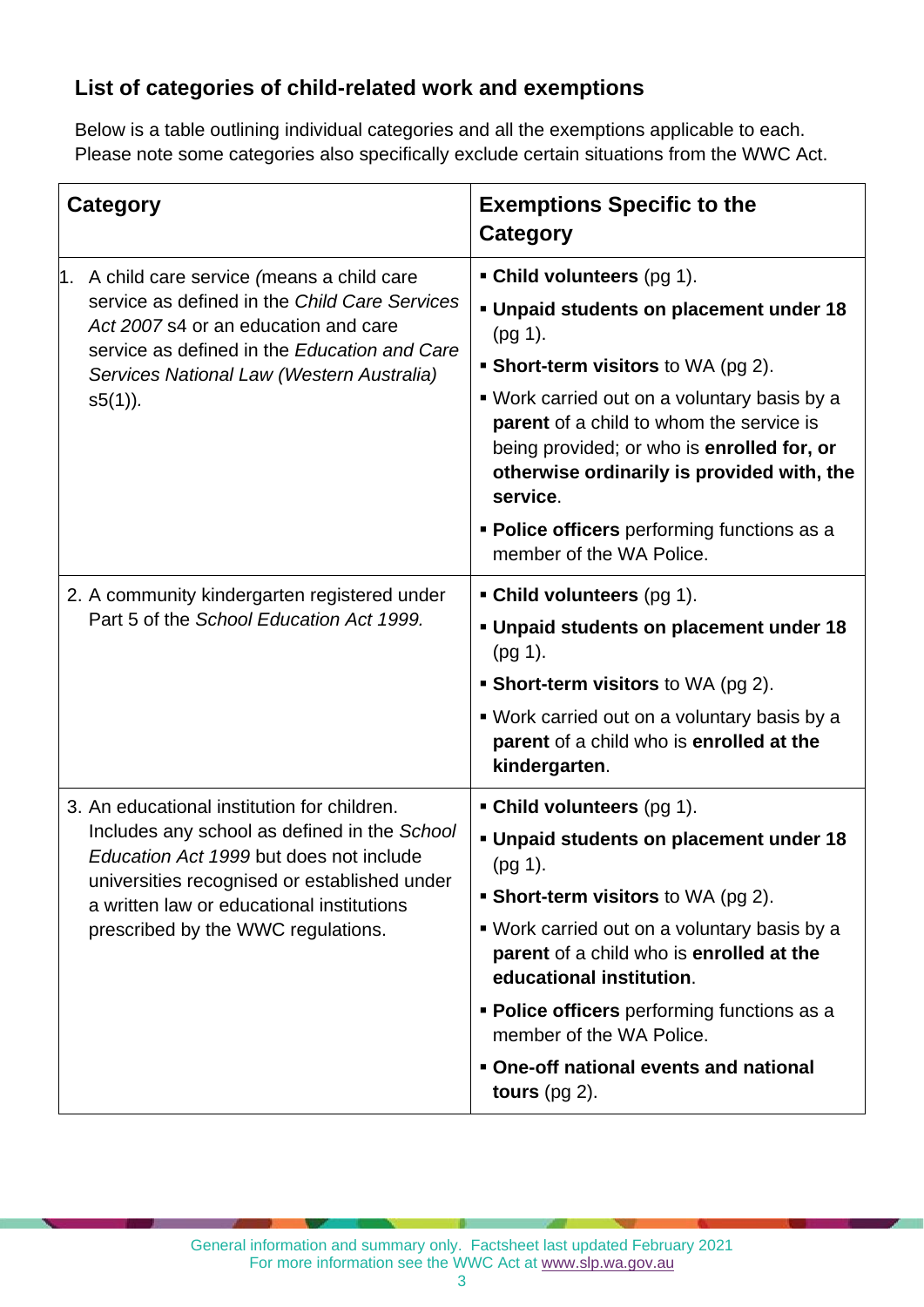| Category                                                                                                                                                                                                                                                                              | <b>Exemptions Specific to the</b><br>Category                                                                                                                                                                                                                                                                                                                                                                                                                                                                      |
|---------------------------------------------------------------------------------------------------------------------------------------------------------------------------------------------------------------------------------------------------------------------------------------|--------------------------------------------------------------------------------------------------------------------------------------------------------------------------------------------------------------------------------------------------------------------------------------------------------------------------------------------------------------------------------------------------------------------------------------------------------------------------------------------------------------------|
| 4. A coaching or private tuition service of any<br>kind but not including an informal<br>arrangement entered into for private or<br>domestic purposes.                                                                                                                                | • Child volunteers (pg 1).<br>Unpaid students on placement under 18<br>$(pg 1)$ .<br>• Short-term visitors to WA (pg 2).                                                                                                                                                                                                                                                                                                                                                                                           |
|                                                                                                                                                                                                                                                                                       | ■ Work carried out on a voluntary basis by a<br>parent of a child to whom the service is<br>being provided in connection with an<br>activity in which the child is participating,<br>or ordinarily participates.                                                                                                                                                                                                                                                                                                   |
|                                                                                                                                                                                                                                                                                       | • When the coaching or private tuition service<br>is also carried out in connection with a<br>club, association or movement (including<br>of a cultural, recreational or sporting nature<br>and whether incorporated or not) with a<br>significant membership or involvement of<br>children (category 12), and the work is<br>carried out on a voluntary basis by a parent<br>of a child who is involved, or is ordinarily<br>involved in some, or all, of the activities of<br>the club, association or movement. |
|                                                                                                                                                                                                                                                                                       | A coaching or private tuition service<br>provided to a class of two or more persons<br>that is not provided primarily for<br>children.                                                                                                                                                                                                                                                                                                                                                                             |
|                                                                                                                                                                                                                                                                                       | • Police officers performing functions as a<br>member of the WA Police.                                                                                                                                                                                                                                                                                                                                                                                                                                            |
|                                                                                                                                                                                                                                                                                       | . One-off national events and national<br>tours $(pg 2)$ .                                                                                                                                                                                                                                                                                                                                                                                                                                                         |
| 5. An arrangement for the accommodation or<br>care of children, whether in a residential<br>facility or private residence but not<br>including an informal arrangement made<br>by a parent of the child concerned or<br>accommodation or care provided by a<br>relative of the child. | • Child volunteers (pg 1).<br>Unpaid students on placement under 18<br>(pg 1).<br>• Short-term visitors to WA (pg 2).<br>• Work carried out on a voluntary basis by a<br>parent of a child in connection with an<br>activity in which the child is participating,<br>or ordinarily participates.                                                                                                                                                                                                                   |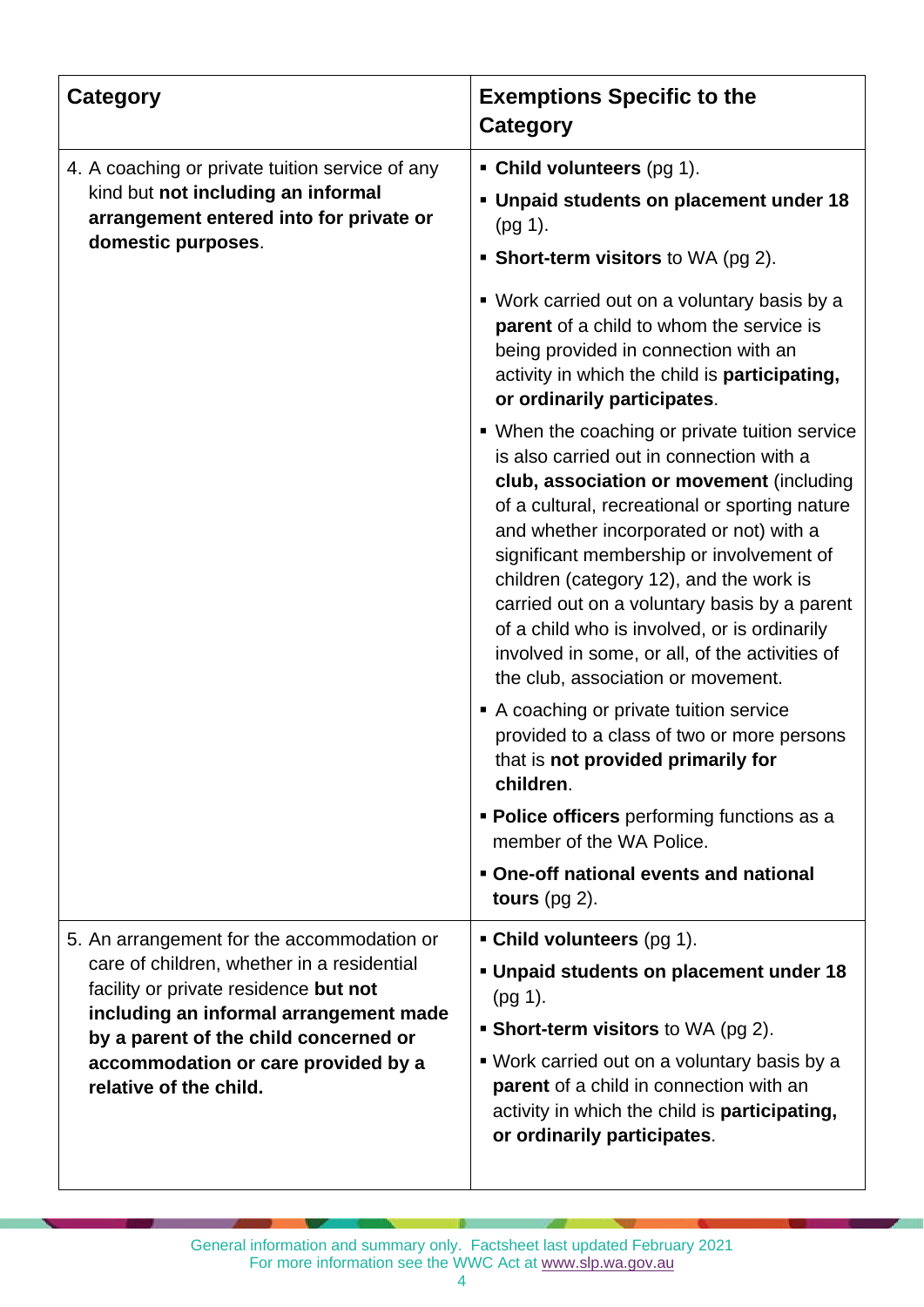|                                                                                                                                                                                                                                                                                                                                                                                        | Arrangements for accommodation or care<br>of children in a residential facility connected<br>to, or used predominantly by students of, a<br>university or other institution of tertiary<br>accommodation.<br>• Police officers performing functions as a<br>member of the WA Police.<br>• One-off national events and national<br>tours $(pg 2)$ .                     |
|----------------------------------------------------------------------------------------------------------------------------------------------------------------------------------------------------------------------------------------------------------------------------------------------------------------------------------------------------------------------------------------|------------------------------------------------------------------------------------------------------------------------------------------------------------------------------------------------------------------------------------------------------------------------------------------------------------------------------------------------------------------------|
| 6. A placement arrangement or secure care<br>arrangement under the Children and<br><b>Community Services Act 2004.</b>                                                                                                                                                                                                                                                                 | • Child volunteers (pg 1).<br>Unpaid students on placement under 18<br>$(pg 1)$ .<br>• Short-term visitors to WA (pg 2).                                                                                                                                                                                                                                               |
| 7. The performance by an officer, as defined in<br>the Children and Community Services Act<br>2004, s3 of a function given to the officer<br>under that Act. Officer means a person<br>employed or engaged by the Department of<br>Communities, whether as a public service<br>officer under the Public Sector Management<br>Act 1994, under a contract for services, or<br>otherwise. | • Child volunteers (pg 1).<br>Unpaid students on placement under 18<br>$(pg 1)$ .<br><b>Short-term visitors to WA (pg 2).</b>                                                                                                                                                                                                                                          |
| 8. A detention centre, as defined in the Young<br>Offenders Act 1994 s3.                                                                                                                                                                                                                                                                                                               | • Child volunteers (pg 1).<br>• Unpaid students on placement under 18<br>$(pg 1)$ .<br>• Short-term visitors to WA (pg 2).<br>• Police officers performing functions as a<br>member of the WA Police.                                                                                                                                                                  |
| 9. A community child health service                                                                                                                                                                                                                                                                                                                                                    | Child volunteers (pg 1).<br>ш<br>Unpaid students on placement under 18<br>ш<br>$(pg 1)$ .<br><b>Short-term visitors to WA (pg 2).</b><br>п<br>• Work carried out on a voluntary basis by a<br>parent of a child to whom the service is<br>being provided in connection with an<br>activity in which the child is <b>participating</b> ,<br>or ordinarily participates. |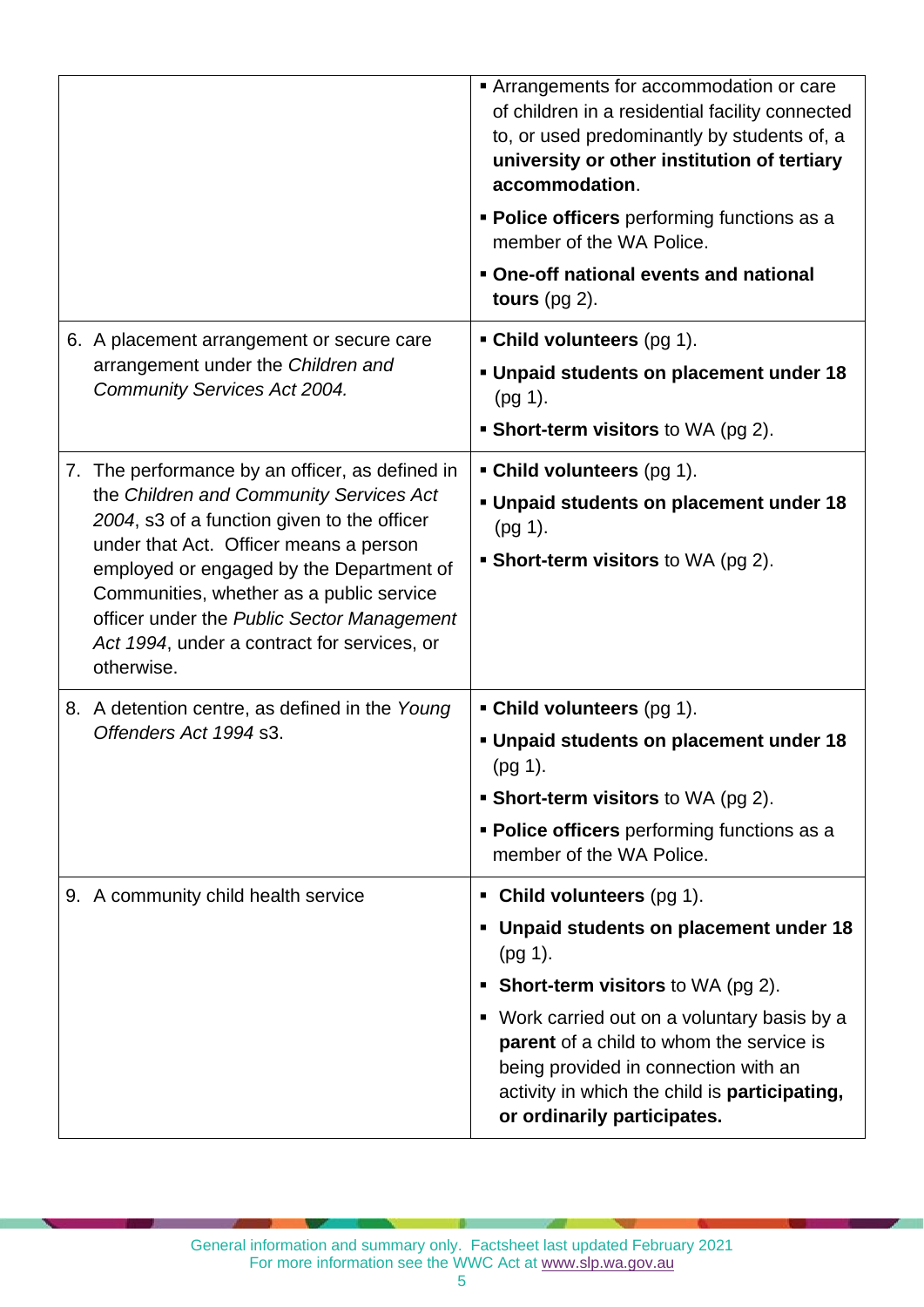| <b>Category</b>                                                                                                                                                                                                                                  | <b>Exemptions Specific to the</b><br>Category                                                                                                                                                                                   |
|--------------------------------------------------------------------------------------------------------------------------------------------------------------------------------------------------------------------------------------------------|---------------------------------------------------------------------------------------------------------------------------------------------------------------------------------------------------------------------------------|
| 10. A counselling or other support service.                                                                                                                                                                                                      | • Child volunteers (pg 1).                                                                                                                                                                                                      |
|                                                                                                                                                                                                                                                  | Unpaid students on placement under 18<br>(pg 1).                                                                                                                                                                                |
|                                                                                                                                                                                                                                                  | • Short-term visitors to WA (pg 2).                                                                                                                                                                                             |
|                                                                                                                                                                                                                                                  | • Work carried out on a voluntary basis by a<br><b>parent</b> of a child to whom the service is<br>being provided in connection with an activity<br>in which the child is <b>participating</b> , or<br>ordinarily participates. |
|                                                                                                                                                                                                                                                  | • Police officers performing functions as a<br>member of the WA Police.                                                                                                                                                         |
|                                                                                                                                                                                                                                                  | • One-off national events and national<br>tours $(pg 2)$ .                                                                                                                                                                      |
| 11.A religious organisation.                                                                                                                                                                                                                     | • Child volunteers (pg 1).                                                                                                                                                                                                      |
|                                                                                                                                                                                                                                                  | Unpaid students on placement under 18<br>(pg 1).                                                                                                                                                                                |
|                                                                                                                                                                                                                                                  | • Short-term visitors to WA (pg 2).                                                                                                                                                                                             |
|                                                                                                                                                                                                                                                  | • Work carried out on a voluntary basis by a<br>parent of a child to whom the service is<br>being provided in connection with an activity<br>in which the child is participating, or<br>ordinarily participates.                |
|                                                                                                                                                                                                                                                  | • One-off national events and national<br>tours $(pg 2)$ .                                                                                                                                                                      |
| 12. A club, association or movement (including                                                                                                                                                                                                   | • Child volunteers (pg 1).                                                                                                                                                                                                      |
| of a cultural, recreational or sporting nature<br>and whether incorporated or not) with a<br>significant membership or involvement of<br>children but not including an informal<br>arrangement entered into for private or<br>domestic purposes. | Unpaid students on placement under 18<br>(pg 1).                                                                                                                                                                                |
|                                                                                                                                                                                                                                                  | • Short-term visitors to WA (pg 2).                                                                                                                                                                                             |
|                                                                                                                                                                                                                                                  | • Work carried out on a voluntary basis by a<br>parent of a child who is involved, or is<br>ordinarily involved in some, or all, of the<br>activities of the club, association or<br>movement.                                  |
|                                                                                                                                                                                                                                                  | <b>Police officers</b> performing functions as a<br>member of the WA Police.                                                                                                                                                    |
|                                                                                                                                                                                                                                                  | • One-off national events and national<br>tours $(pg 2)$ .                                                                                                                                                                      |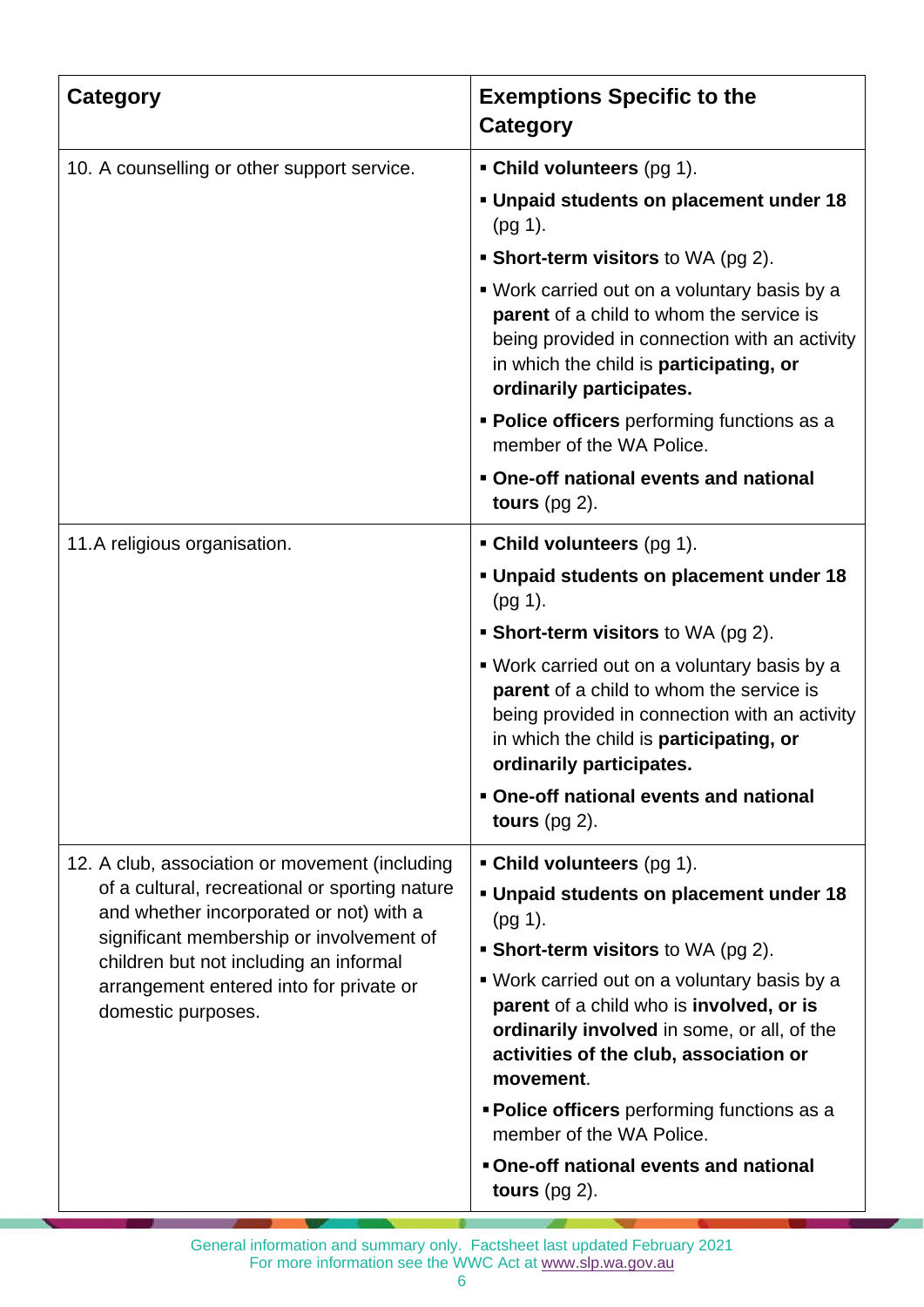| <b>Category</b>                                                                                                                               | <b>Exemptions Specific to the</b><br>Category                                                                                                                                                                                                                                                                                                                                                                         |
|-----------------------------------------------------------------------------------------------------------------------------------------------|-----------------------------------------------------------------------------------------------------------------------------------------------------------------------------------------------------------------------------------------------------------------------------------------------------------------------------------------------------------------------------------------------------------------------|
| 13. A ward of a public or private hospital in<br>which children are ordinarily patients.                                                      | • Child volunteers (pg 1).<br><b>Unpaid students on placement under 18</b><br>$(pg 1)$ .<br>• Short-term visitors to WA (pg 2).<br>• Work carried out on a voluntary basis by a<br>parent of a child in connection with an<br>activity in which the child is participating,<br>or ordinarily participates.                                                                                                            |
| 14. A baby sitting or child minding service but<br>not including an informal arrangement<br>entered into for private or domestic<br>purposes. | • Child volunteers (pg 1).<br>• Unpaid students on placement under 18<br>$(pg 1)$ .<br>• Short-term visitors to WA (pg 2).<br>• Work carried out on a voluntary basis by a<br>parent of a child, to whom the service is<br>being provided in connection with an activity<br>in which the child is <b>participating</b> , or<br>ordinarily participates.<br>. One-off national events and national<br>tours $(pg 2)$ . |
| 15. An overnight camp, regardless of the type<br>of accommodation or how many children<br>are involved.                                       | • Child volunteers $(pq 1)$ .<br>Unpaid students on placement under 18<br>(pg 1).<br>• Short-term visitors to WA (pg 2).<br>• Police officers performing functions as a<br>member of the WA Police.<br>. One-off national events and national<br>tours $(pg 2)$ .                                                                                                                                                     |
| 16. A transport service specifically for children.                                                                                            | • Child volunteers (pg 1).<br>Unpaid students on placement under 18<br>$(pg 1)$ .<br>• Short-term visitors to WA (pg 2).<br>• Work carried out on a voluntary basis by a<br>parent of a child who is a passenger on<br>the transport service, or is ordinarily a<br>passenger on the transport service.<br>• One-off national events and national<br>tours $(pg 2)$ .                                                 |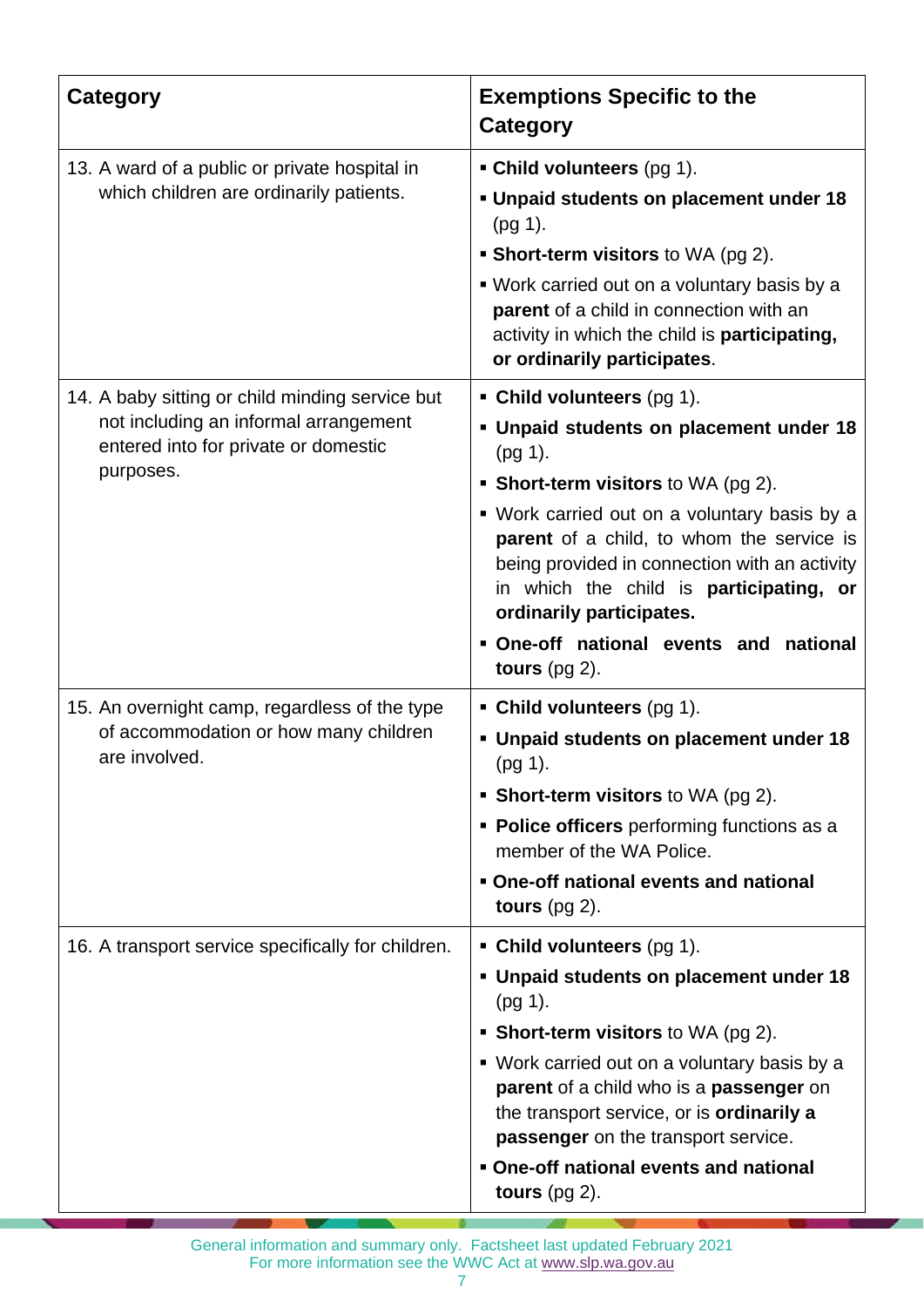| <b>Category</b>                                                                                                                 | <b>Exemptions Specific to the</b><br>Category                                                                                                                         |
|---------------------------------------------------------------------------------------------------------------------------------|-----------------------------------------------------------------------------------------------------------------------------------------------------------------------|
| 17. A school crossing service, being a service<br>provided to assist children to cross roads<br>on their way to or from school. | • Child volunteers $(pq 1)$ .                                                                                                                                         |
|                                                                                                                                 | • Unpaid students on placement under 18<br>$(pg 1)$ .                                                                                                                 |
|                                                                                                                                 | • Short-term visitors to WA (pg 2).                                                                                                                                   |
|                                                                                                                                 | • Work carried out on a voluntary basis by a<br>parent of a child who is enrolled at the<br>school.                                                                   |
|                                                                                                                                 | • Police officers performing functions as a<br>member of the WA Police.                                                                                               |
|                                                                                                                                 | • One-off national events and national<br>tours $(pg 2)$ .                                                                                                            |
| 18. A children's entertainment or party service.                                                                                | • Child volunteers (pg 1).                                                                                                                                            |
|                                                                                                                                 | . Unpaid students on placement under 18<br>(pg 1).                                                                                                                    |
|                                                                                                                                 | <b>Short-term visitors to WA</b> (pg 2).                                                                                                                              |
|                                                                                                                                 | • Work carried out on a voluntary basis by a<br>parent of a child in connection with an<br>activity in which the child is participating or<br>ordinarily participates |
|                                                                                                                                 | Performances open to the general public,<br>not involving physical contact with<br>children, whether on payment of a fee or<br>otherwise.                             |
|                                                                                                                                 | . Where the service only involves the<br>provision of equipment, food or a venue,<br>and no other children's entertainment or<br>party service.                       |
|                                                                                                                                 | • Police officers performing functions as a<br>member of the WA Police.                                                                                               |
|                                                                                                                                 | • One-off national events and national<br>tours $(pg 2)$ .                                                                                                            |

# **More Information**

Visit the [Factsheets and tools page](https://workingwithchildren.wa.gov.au/resources/publications/fact-sheets-booklets) on the WWC Check website **(**www.workingwithchildren.wa.gov.au> Resources> Factsheets and tools) for relevant information and resources to help you comply with the WWC Act.